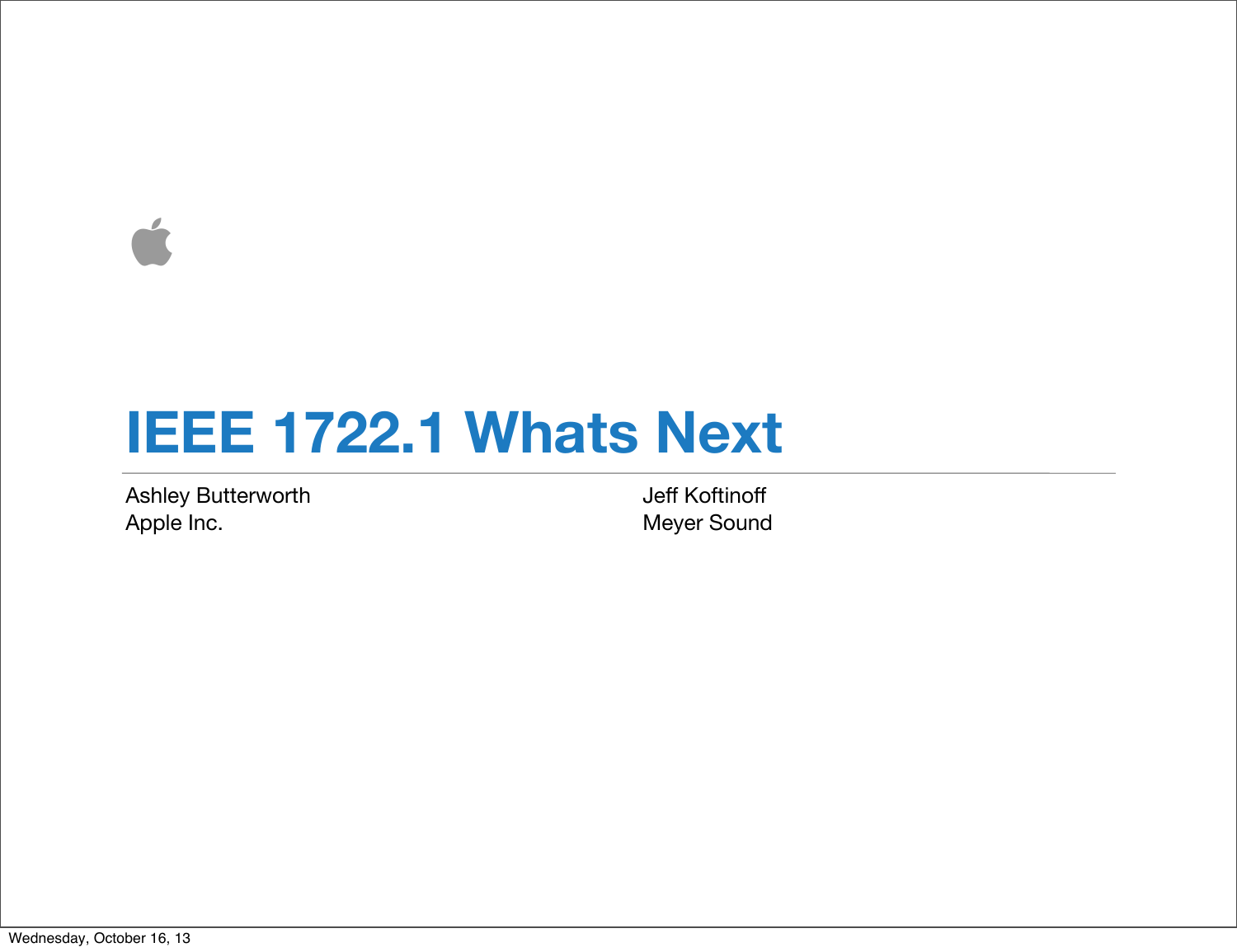#### ■ IEEE 1722.1-2013 is done and published!

- See mailing list for complimentary copy
- Available for purchase at
	- [http://www.techstreet.com/ieee/products/vendor\\_id/4697](http://www.techstreet.com/ieee/products/vendor_id/4697)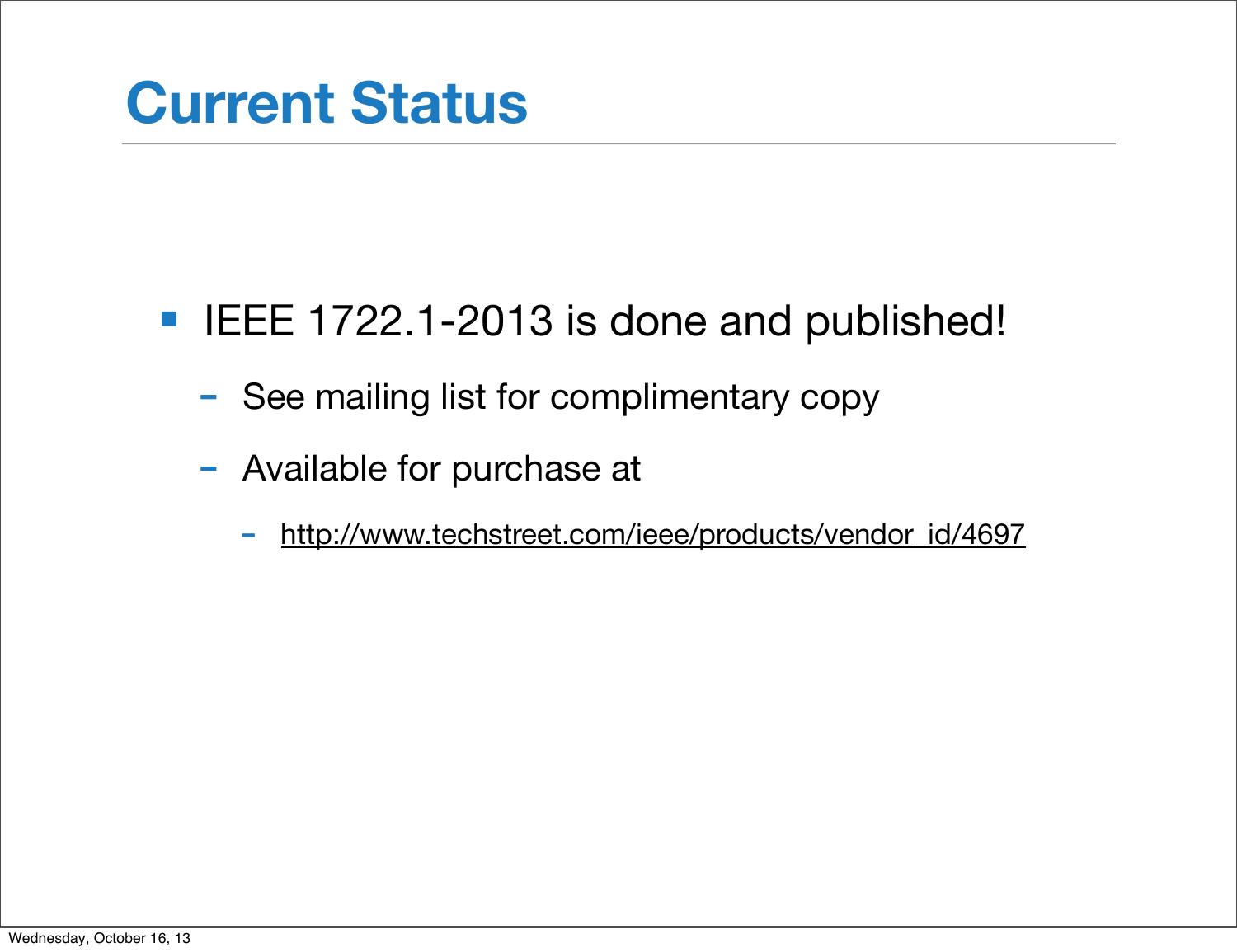# **What Next**

- Mistakes and bugs
- Enhancements
- New Features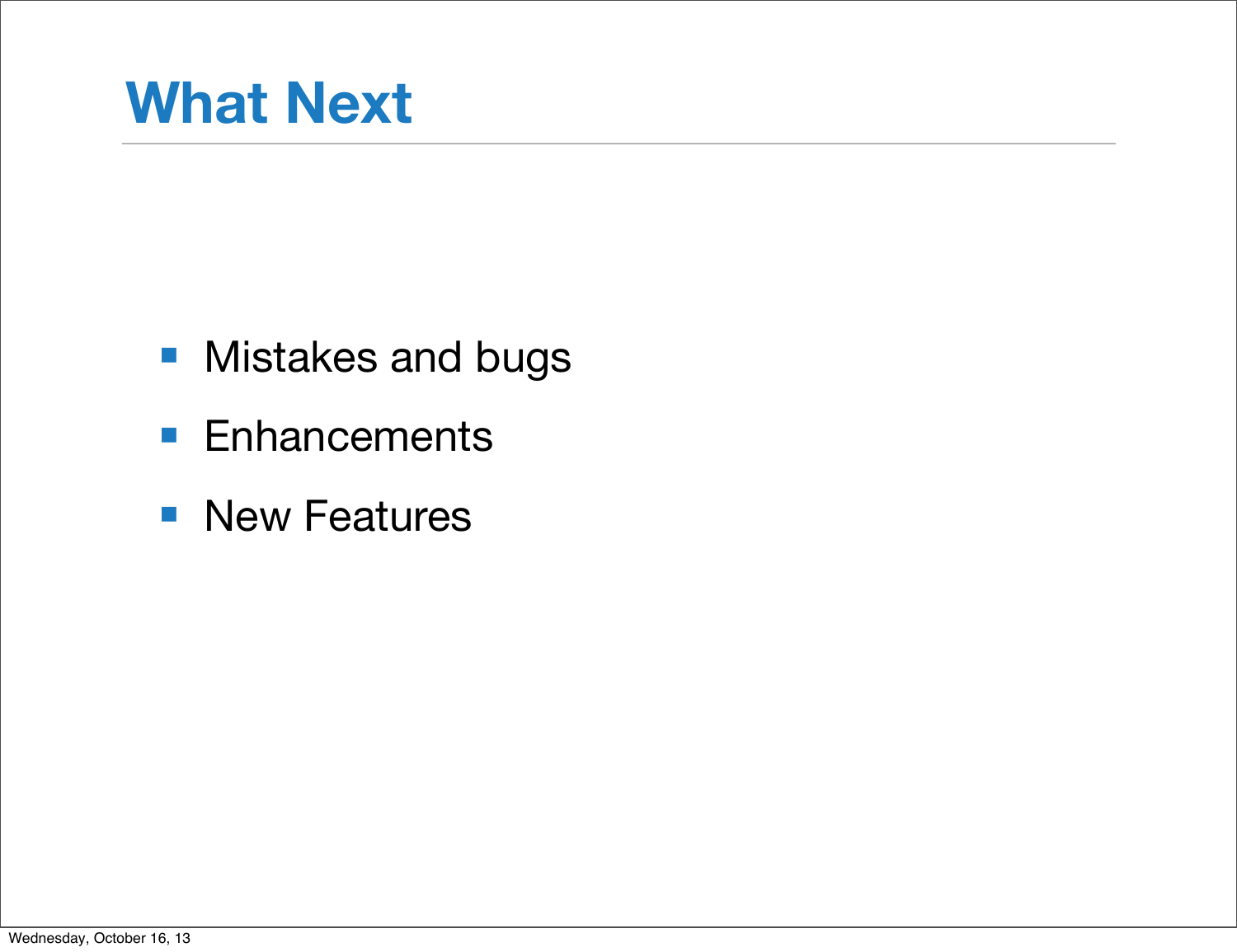# **Mistakes and Bugs**

- Memory Object Upload Protocol needs to be broken into segments for devices which can't fit whole image into RAM
- Advertising Entity State Machine and Advertising Interface State Machine both update the available\_index. Only the Advertising Entity State Machine should be doing it
- Advertise Interface State Machine:
	- doAdvertise needs to be set to false in both INITIALIZE and ADVERTISE
	- remove setting of rcvdDiscover = FALSE in WAITING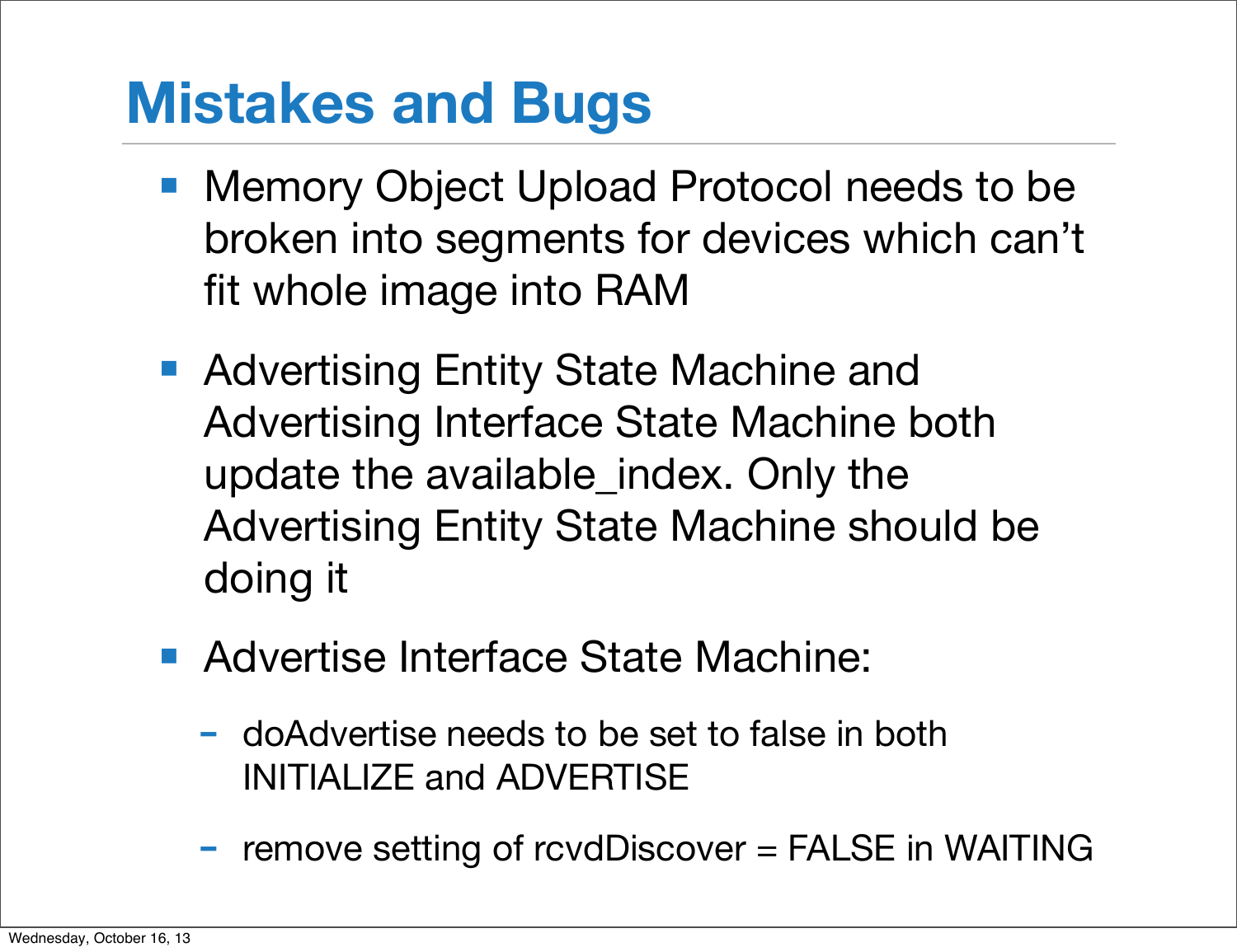# **Mistakes and Bugs**

- Table 7.26, block\_latency field description is incorrect.
- YYY in stream descriptions
- OPERATION\_STATUS should not be optional when implementing memory object upload. If the device can not know the percentage done as it loads it still needs to send operation status messages (-1) until complete (1000)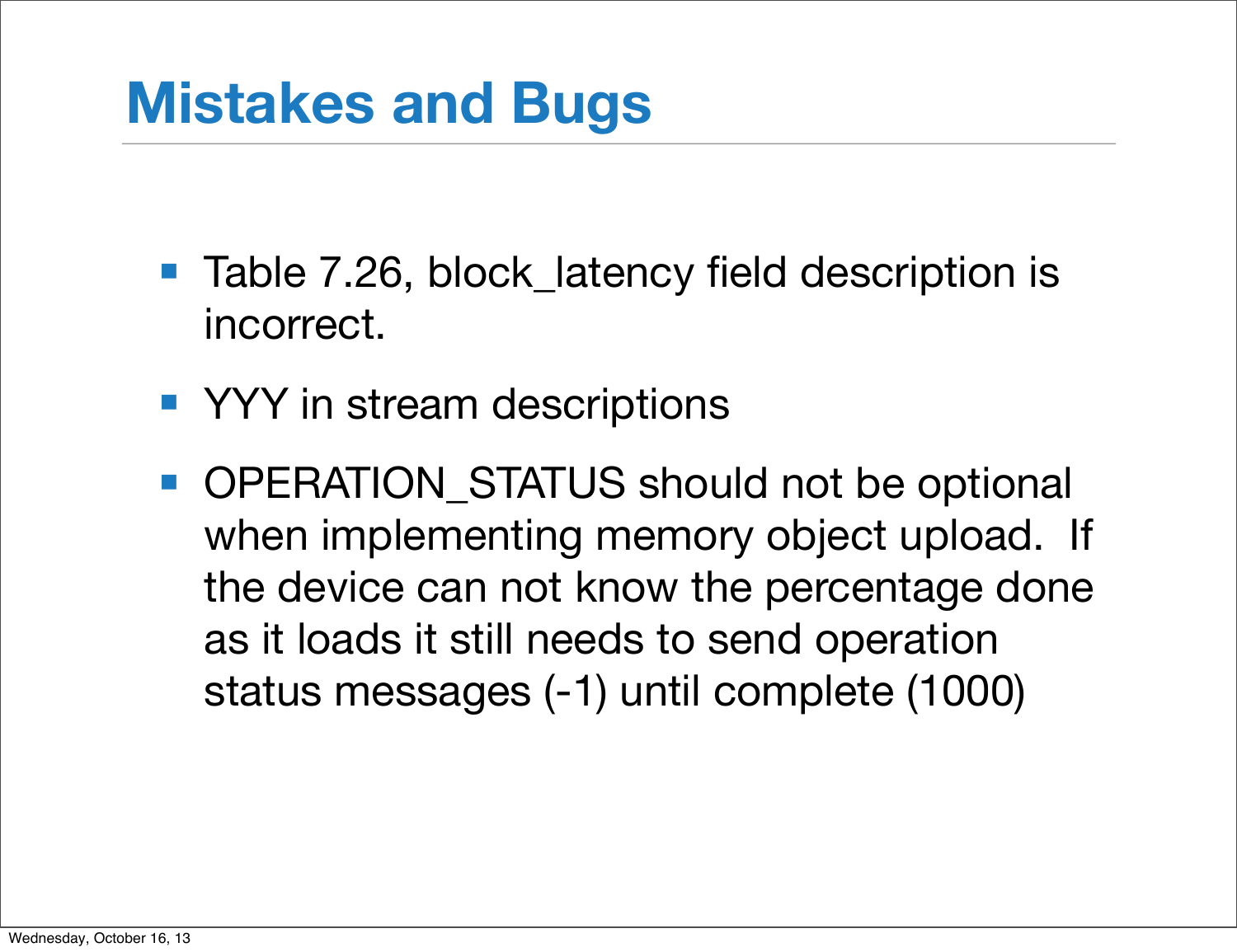# **Mistakes and Bugs**

- 7.3.2.1.4 should be useful for 1722A AVTP Video streams
- INCREMENT/DECREMENT commands applied to SELECTORs as there is no index and there is no requirement that option values in the selector must be unique
- Need to update to changes in IEEE P1722a subtype definitions
	- Need to pull in the full headers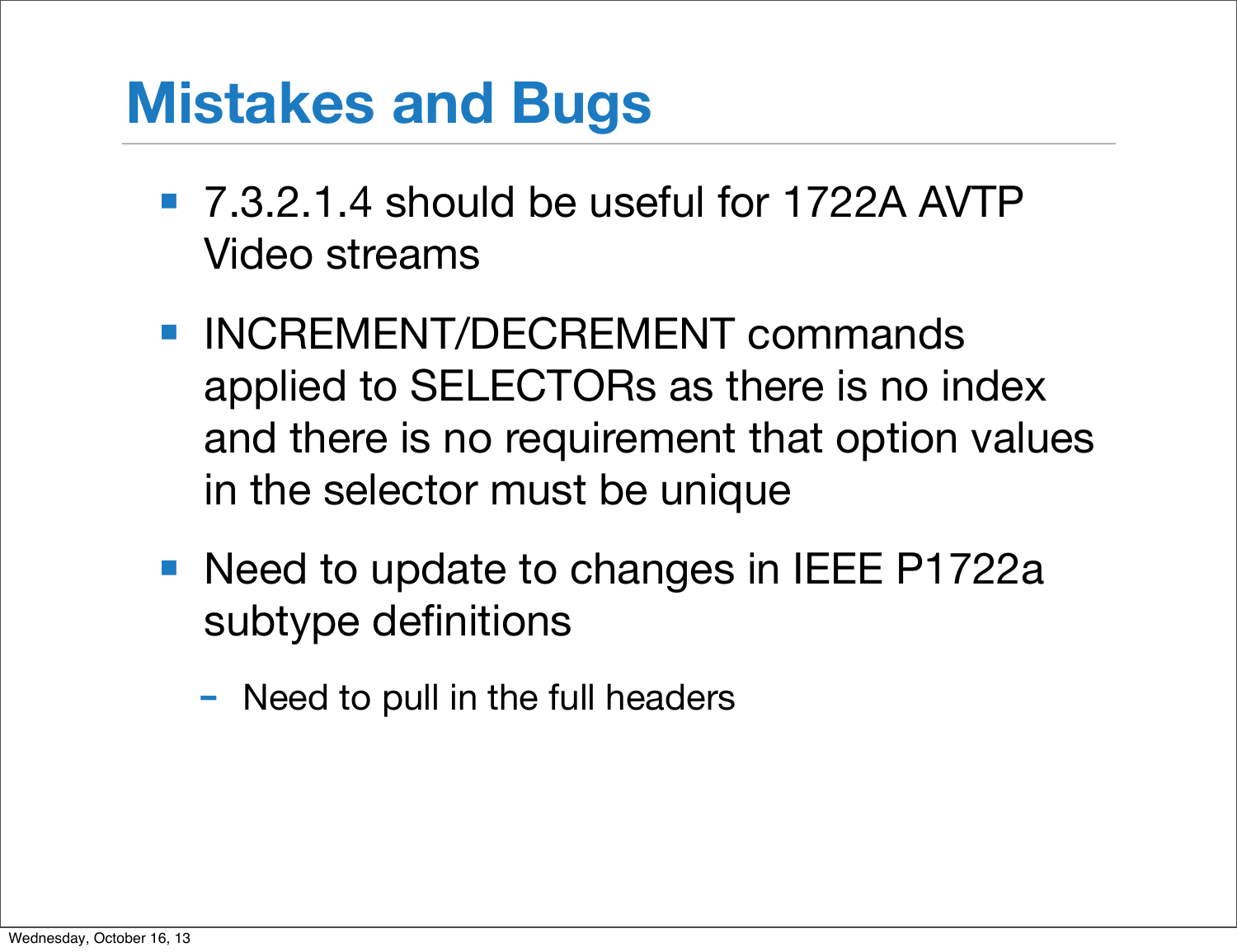■ ACQUIRE\_ENTITY command needs a should that explains how to handle an ACQUIRE\_ENTITY command from a second or third controller when one is currently in progress and waiting for CONTROLLER\_AVAILABLE to time out.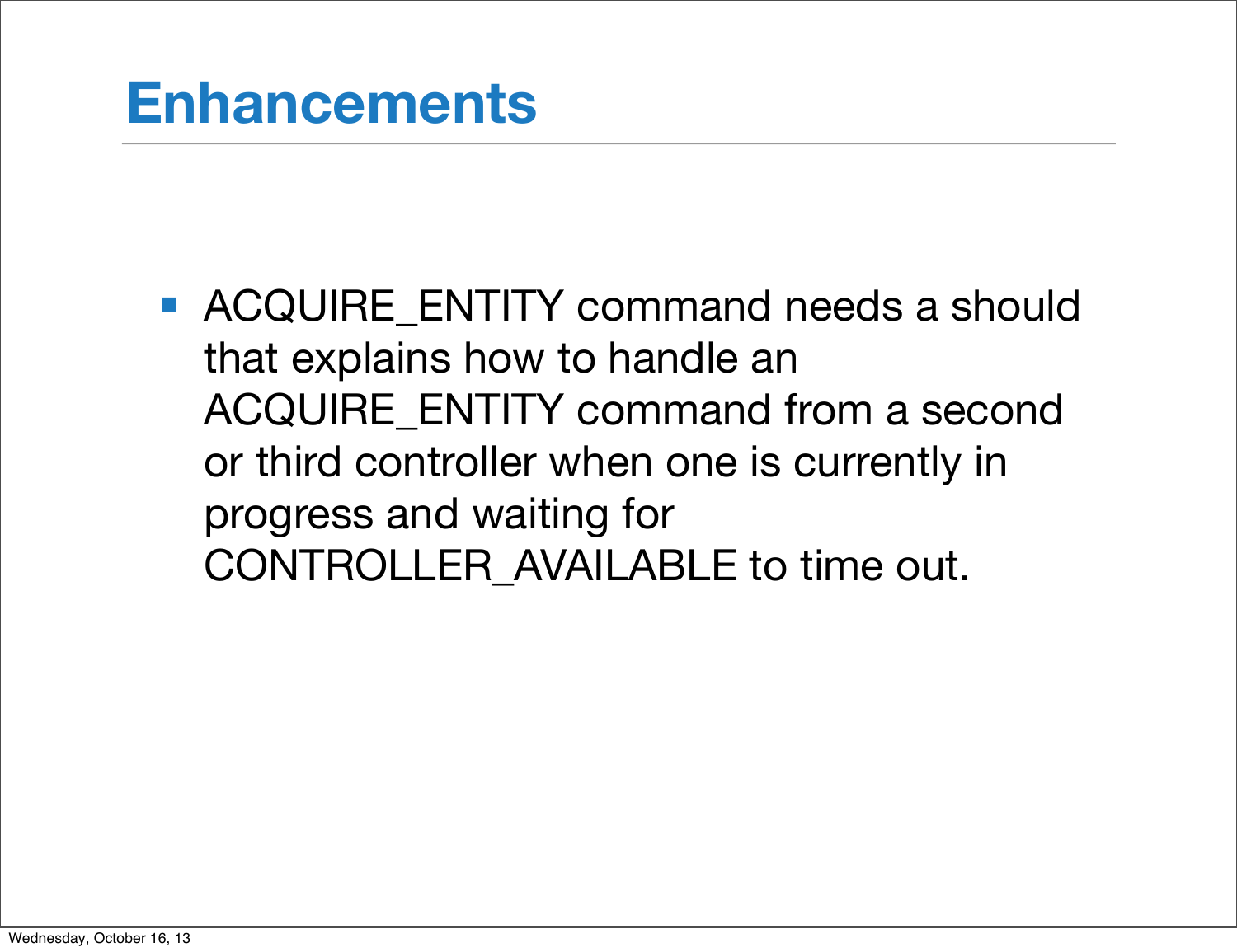- Unsolicited notifications needs a timeout mechanism to remove registered controllers when they are lost/killed without unregistering
	- Proposed: Send CONTROLLER\_AVAILABLE at the same rate as the ADP ENTITY\_AVAILABLE messages and if 3 in a row are missed the controller is removed.
- Add SET\_MAX\_TRANSIT\_TIME and GET MAX TRANSIT TIME commands for explicitly setting that number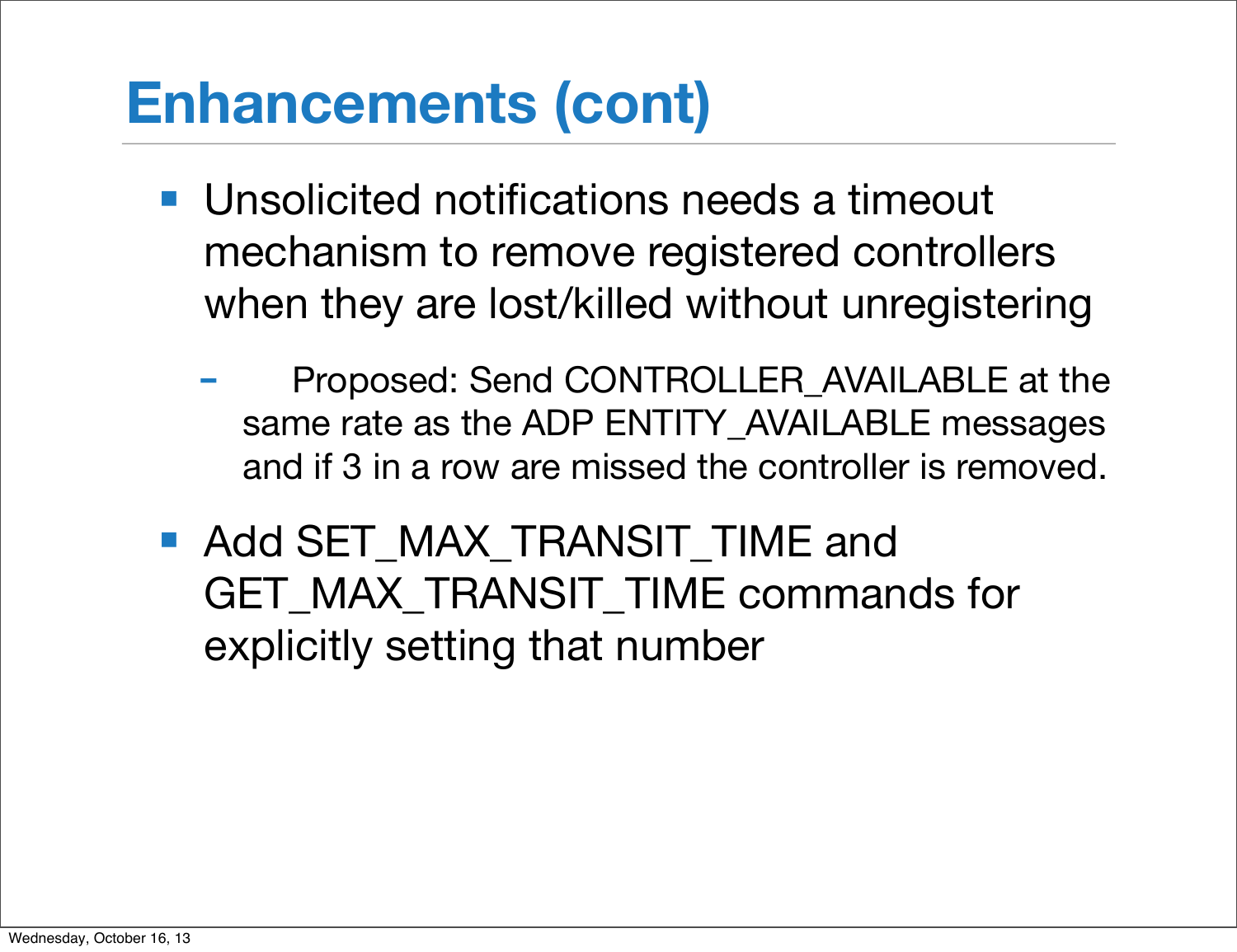- cr (controller request) bit to all commands which allows the entity to request the controller perform an action to set the appropriate thing
	- e.g. user changes a front panel know for the sample rate, entity sends SET\_SAMPLING\_RATE with u and rq set, controller can then call STOP\_STREAMING on all of the connected entities, SET\_SAMPLE\_RATE on all of the entities that are connected to the streams for the entity that requested, and then START STREAMING on all of the entities.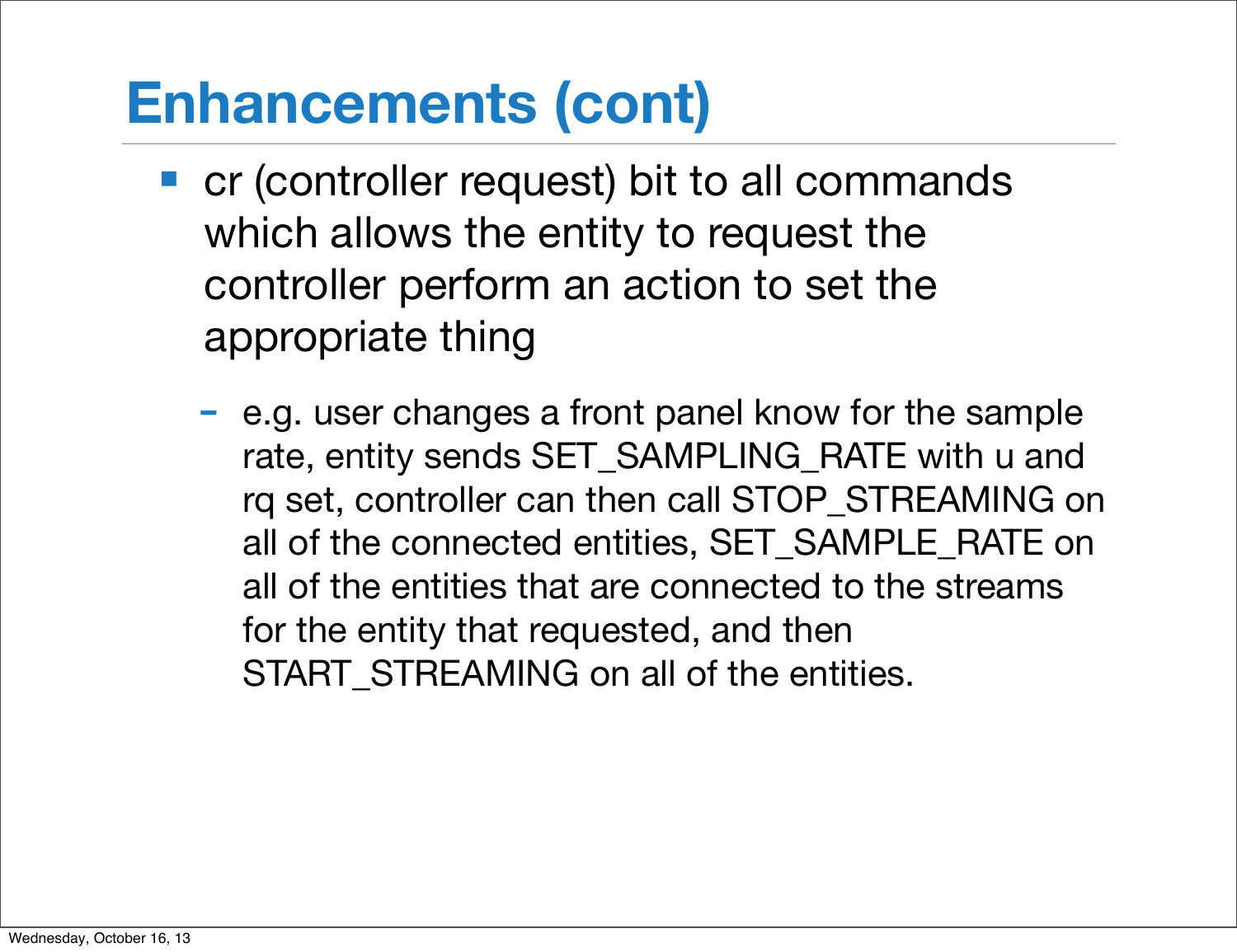- Need to add ACMP\_LISTENER\_INVALID\_CONNECTION, 18, "The AVDECC Listener is being asked to connect to something that it cannot listen to, e.g. it is being asked to listen to it's own AVDECC Talker stream."
- Add ACMP command that is sent from controller to cause talker to disconnect one or all listeners, even if listener is not running at the time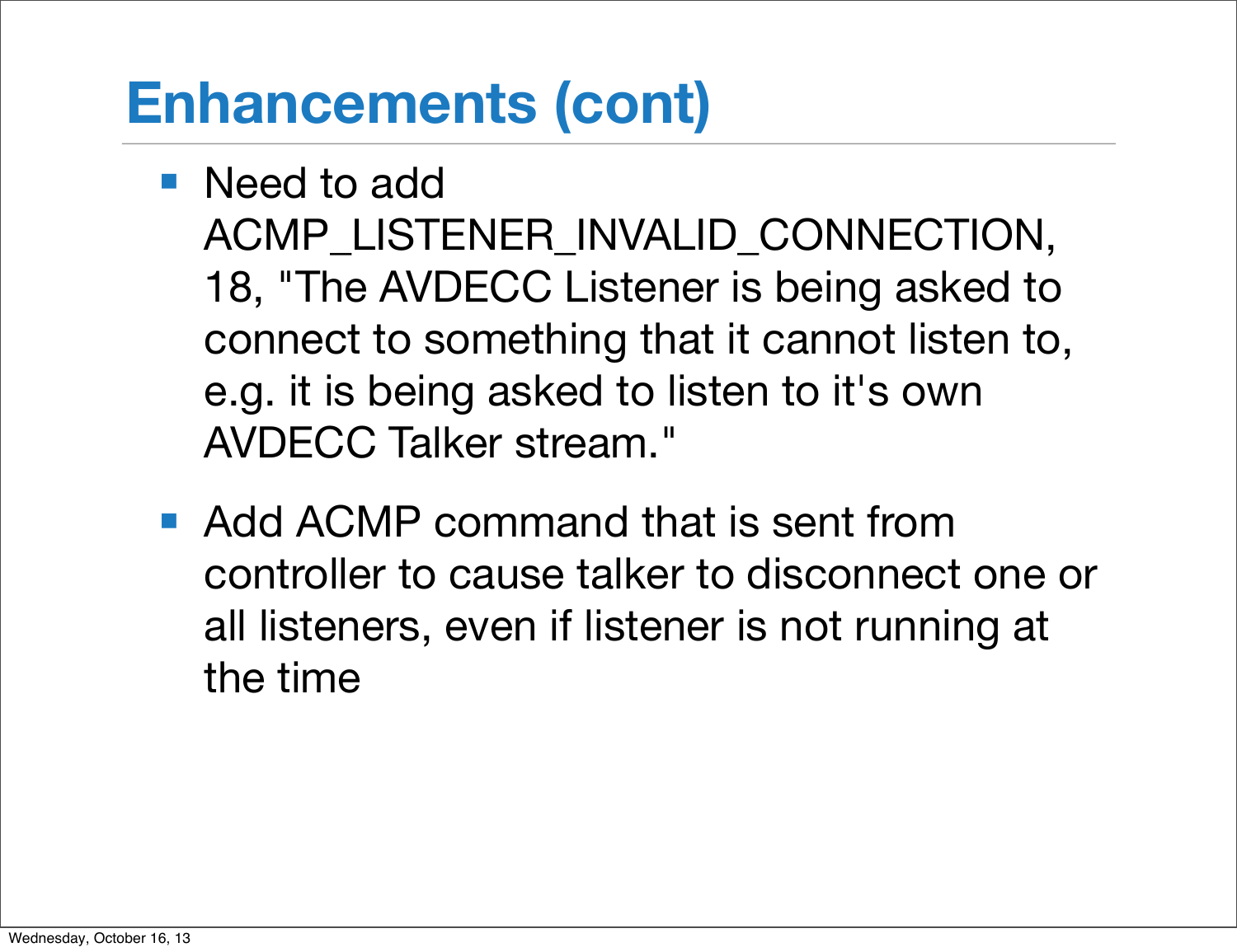■ Some listeners are unable to connect the same stream to more than one STREAM\_INPUT unique id. This typically is not a common use case. We need an ACMP status field value like "LISTENER\_NOT\_CAPABLE\_TO\_LISTEN\_TO ONE STREAM MULTIPLE TIMES" ... but shorter...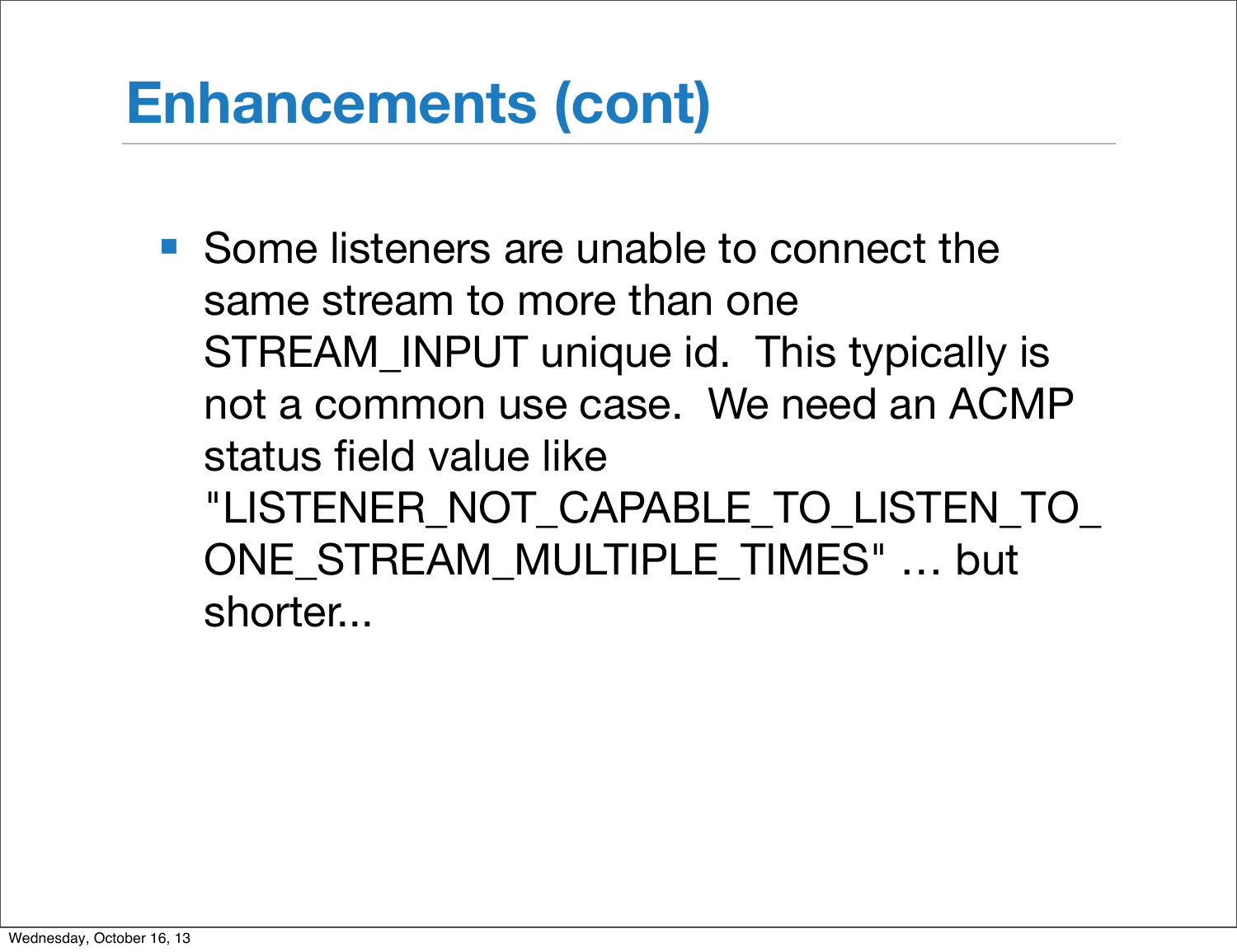- Clarify usage of sequence\_id in OPERATION\_STATUS unsolicited responses
- Clarify that if authentication is required for an entity then ACMP commands are protected as well. If discussion reveals that there needs to be an opion, add the appropriate option to ACQUIRE\_ENTITY to allow the controller to lock down talkers and/or listeners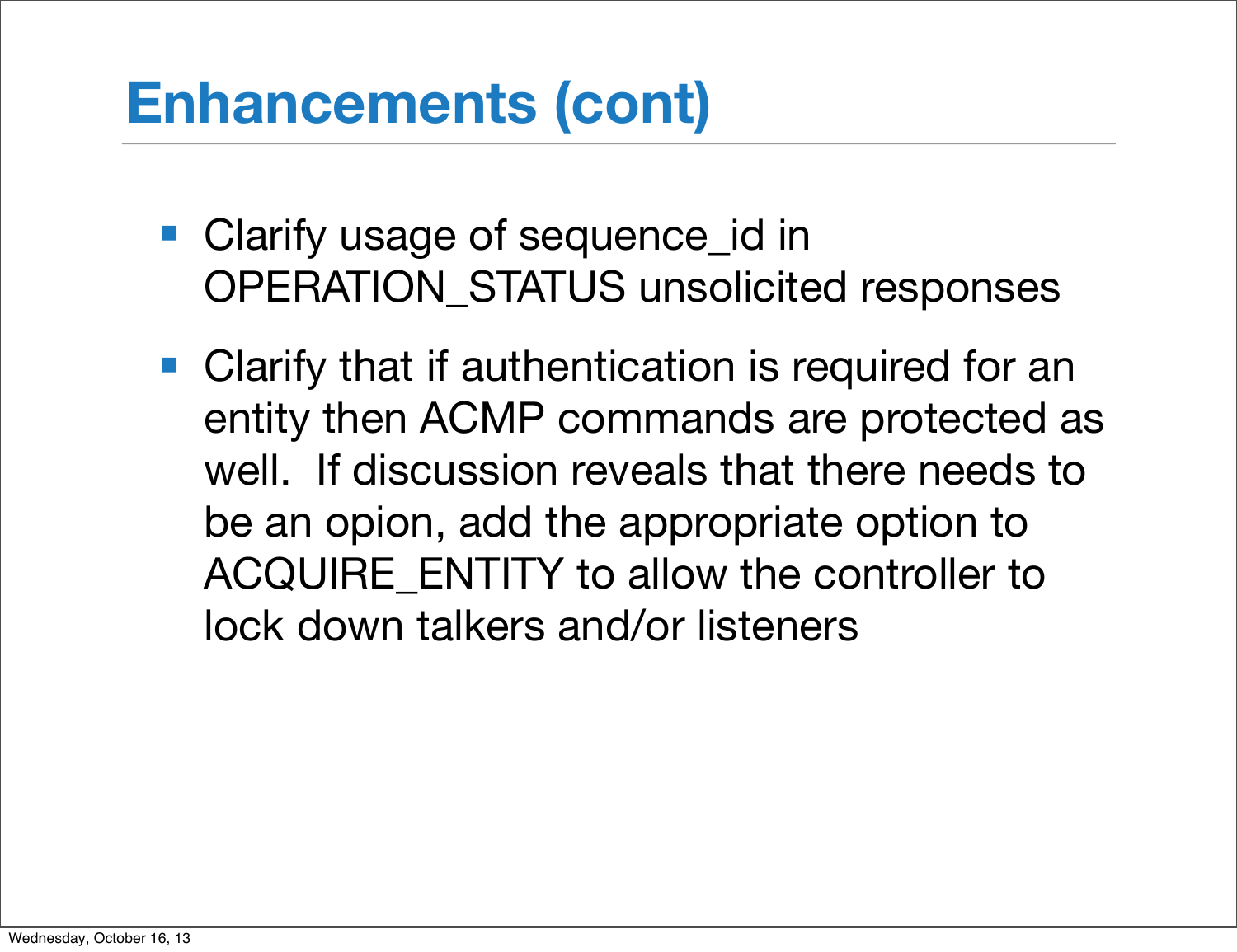- Need a Memory Object Download Protocol
- Need a flag in the GET\_AVB\_INFO command which indicates the link status
- Add barometric pressure control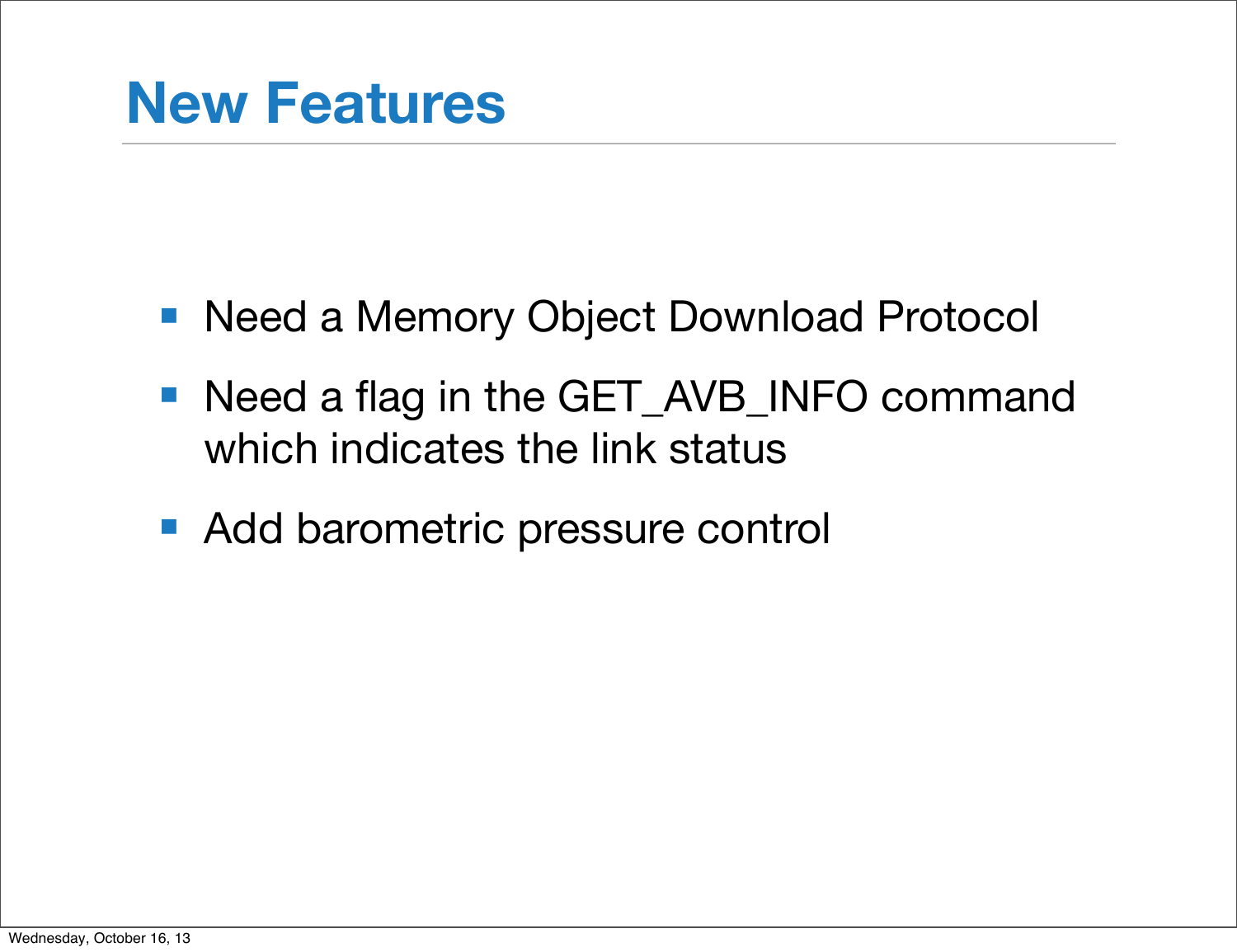# **New Features (cont)**

- Add controls to AVB INTERFACE descriptor
- Add a new control type which is LINK\_STATUS (like the MUTE or ENABLE, etc) which is link status, 0 being link down, 255 being link up
- Add a new control type which is link speed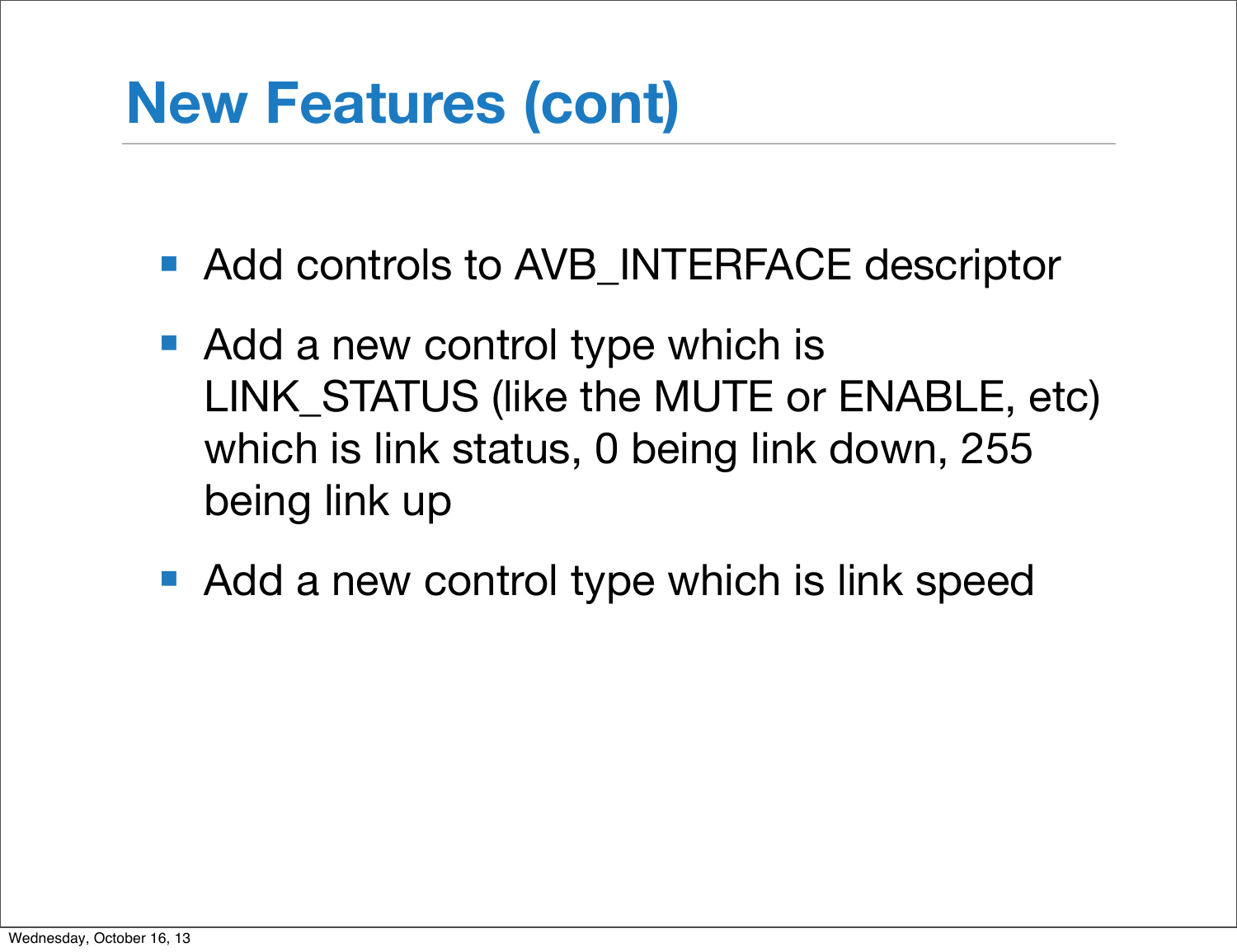# **New Features (cont)**

- Need a way to show that a device can make connections from itself
- Specify a standard binary format of AEM suitable for flash programming
- Need a way to associate two different STREAM\_INPUTs that are used in a redundant mode to receive streams via two different ethernet ports at the same time in a redundant manner. Same for STREAM\_OUTPUTs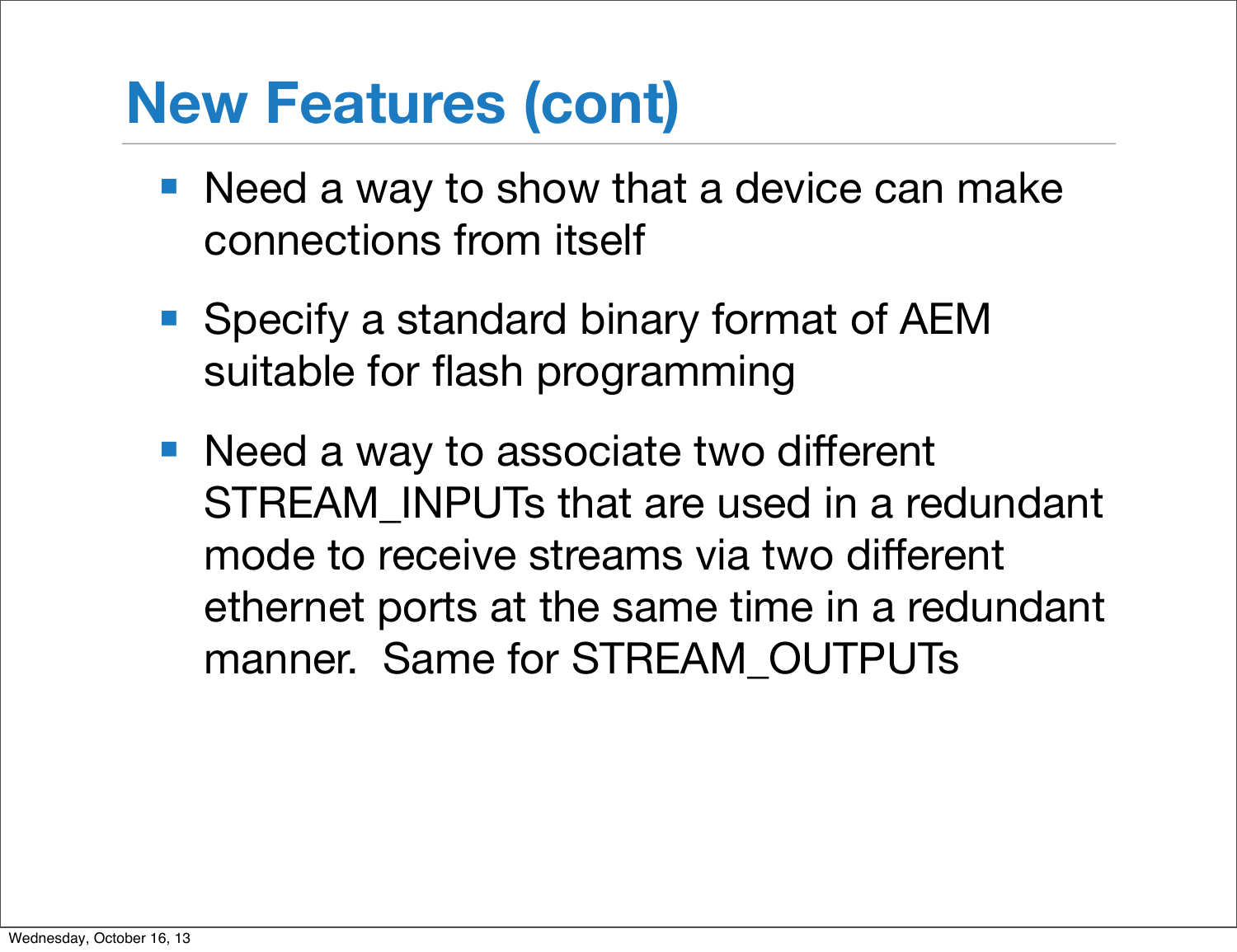# **New Features (cont)**

■ Needs a CONTROLLER AVAILABLE state machine to handle querying of controller availability. Specify that REGISTER UNSOLICITED NOTIFICATIONS also causes CONTROLLER\_AVAILABLE state machine to be run to ensure that the registered controller is still alive. Need to synchronize CONTROLLER\_AVAILABLE state machine to the ADP advertise state machines in some way so that the controller and entity always agree on the other's existence with no race conditions.